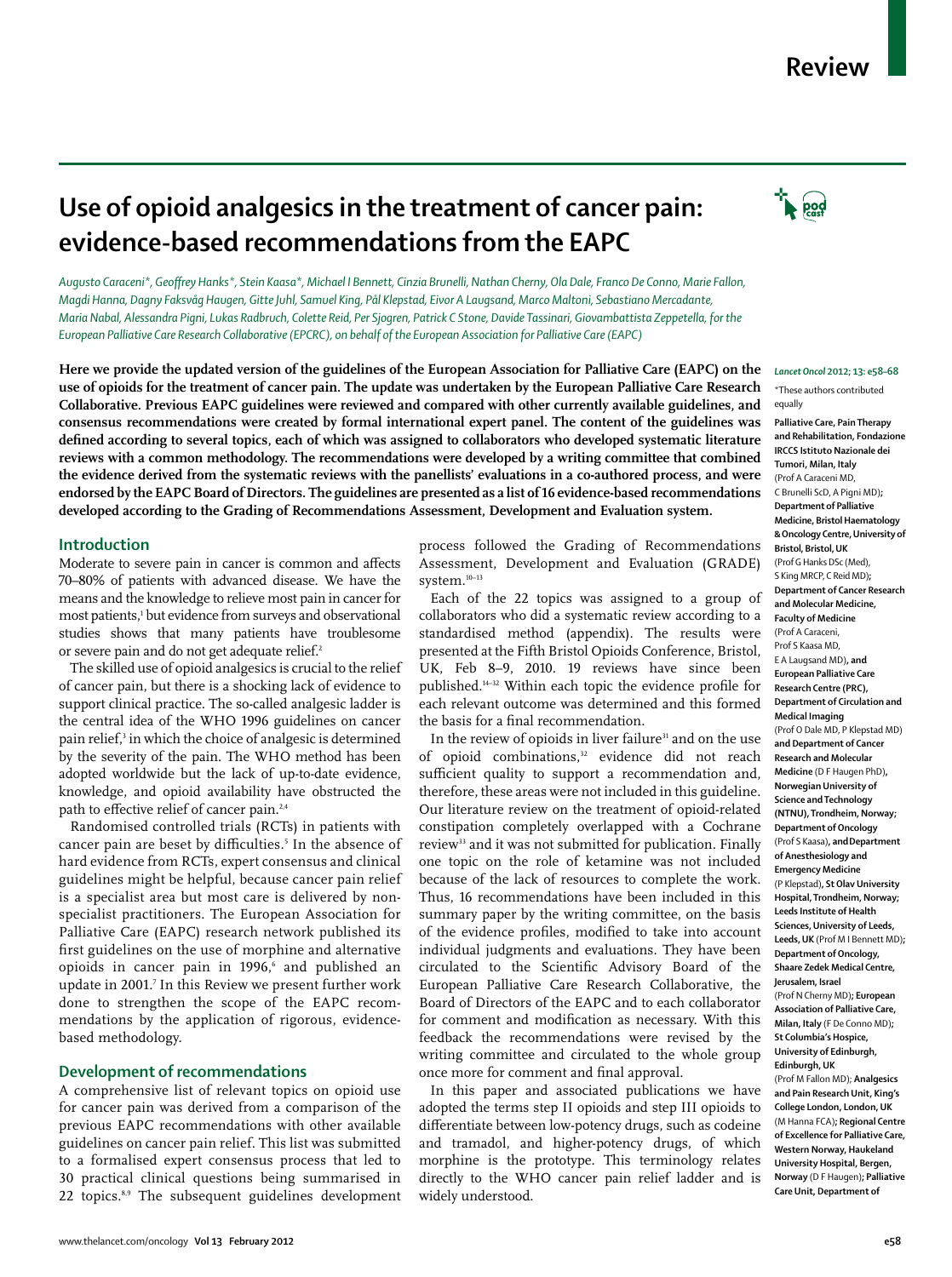**Anaesthesia, Copenhagen University Hospital Herlev, Herlev, Denmark** (G Juhl MD)**; Department of Medical Oncology, Istituto Scientifico Romagnolo per lo Studio e la Cura dei Tumori, Meldola, Italy** (M Maltoni MD)**; Anaesthesia and Intensive Care Unit, Pain Relief and Palliative Care Unit, La Maddalena Cancer Centre, Palermo** (S Mercadante MD)**; Department of Anaesthesia and Intensive Care, Palliative Medicine, University of Palermo, Palermo, Italy** (S Mercadante)**; Palliative Care Supportive Team, Hospital Universitario Arnau de Vilanova, Lleida, Spain** (M Nabal MD)**; Department of Palliative Medicine, University Hospital Bonn, Bonn, Germany** (Prof L Radbruch MD)**; Multidisciplinary Pain Centre, Rigshospitalet, Copenhagen University Hospital, Copenhagen, Denmark** (Prof P Sjogren MD)**; Population Health Sciences and Education, St George's University of London, London, UK** (P C Stone MD)**; Supportive and Palliative Care Unit, Department of Oncology, City Hospital, Rimini, Italy** (D Tassinari MD)**; and Patient Services, St Clare Hospice, Hastingwood, UK** (G Zeppetella FRCP) Correspondence to:

Prof Augusto Caraceni, Palliative Care, Pain Therapy, and Rehabilitation Unit, Fondazione IRCCS Istituto Nazionale dei Tumori, via Venezian 1, 20133 Milan, Italy **augusto.caraceni@ istitutotumori.mi.it**

For more on **GRADE** see http:// www.gradeworkinggroup.org/

See **Online** for appendix

Cost-benefit analysis is considered in the GRADE system but there is also an option to omit this feature.<sup>10-13</sup> We decided not to include pharmacoeconomic considerations because of their poor general value and their specific need to be locally adapted and adopted.

# **EAPC recommendations WHO step II opioids** *Findings*

Step II opioids (table 1) have been traditionally used for moderate cancer pain. The systematic review showed that codeine and tramadol are effective compared with placebo.<sup>15</sup> The analgesic effect of paracetamol in conjunction with codeine was shown in an RCT $34$  that compared 150 mg codeine alone with 60 mg codeine plus 600 mg paracetamol, and showed that the combination four times per day was as effective and safe as codeine alone twice daily.

Only one RCT provided direct comparative data for the step II opioids, and it showed no difference in efficacy between tramadol, codeine plus paracetamol, and hydrocodone plus paracetamol, although tramadol was associated with more side-effects.<sup>35</sup> Tramadol was compared with morphine in a separate RCT,<sup>36</sup> which predictably showed better efficacy but also more sideeffects with morphine. The utility of step II opioids in the WHO method has been addressed in three trials,  $37-39$  all of which have significant methodological flaws, insufficient statistical power, and selection bias. Overall, the limited evidence provided by these studies shows that oral morphine at low doses can be used in opioid-naive cancer patients and that in some patients pain relief might be better than that achieved with step II drugs. No evidence showed that initiating opioid therapy by using a step II drug improves overall management of cancer pain, but the same was found for step III drugs (table 1).

#### *Recommendation for WHO step II opioids*

For patients with mild to moderate pain or whose pain is not adequately controlled by paracetamol or a

|                                                                                    | <b>Characteristics and comments</b>                                                                          |  |  |  |
|------------------------------------------------------------------------------------|--------------------------------------------------------------------------------------------------------------|--|--|--|
| Codeine                                                                            | Step II drug only: use alone or in combination with<br>paracetamol; daily doses ≥360 mq not recommended      |  |  |  |
| Tramadol                                                                           | Step II drug only: use alone or in combination with<br>paracetamol; daily doses ≥400 mq not recommended      |  |  |  |
| Hydrocodone                                                                        | Step II drug only: used as a substitute<br>for codeine in some countries                                     |  |  |  |
| Oxycodone                                                                          | Step II opioid when used at low doses (eq, $\leq$ 20 mq<br>per day) alone or in combination with paracetamol |  |  |  |
| Morphine                                                                           | Step II opioid when used at low doses<br>$(eq, \leq 30$ mg per day)                                          |  |  |  |
| Hydromorphone                                                                      | Step II opioid when used at low doses<br>(eq, ≤4 mg per day)                                                 |  |  |  |
| *Originally classified as weak opioids.                                            |                                                                                                              |  |  |  |
| Table 1: WHO step II opioids* for moderate cancer pain in opioid-naive<br>patients |                                                                                                              |  |  |  |

non-steroidal anti-inflammatory drug (NSAID) given regularly by mouth, the addition of a step II opioid (eg, codeine or tramadol; table 1) given orally might achieve good pain relief without troublesome adverse effects. Alternatively, low doses of a step III opioid (eg, morphine or oxycodone; table 1) may be used instead of codeine or tramadol. The data permit a weak recommendation to start a step II opioid in these circumstances.

# **WHO step III opioid of first choice** *Findings*

Morphine is the prototype opioid analgesic, and for 25 years oral morphine has been deemed the drug of first choice for treating moderate to severe cancer pain. Morphine has remained the first choice for reasons of familiarity, availability, and cost rather than proven superiority.

Many novel formulations of old opioids, such as oxycodone, hydromorphone, and fentanyl, have been developed and the availability of different opioids across the world has improved.

Two systematic reviews support the use of oral morphine for cancer pain,<sup>14,40</sup> one systematic review of oxycodone updates an earlier review and meta-analysis,<sup>19</sup> and one review supports the use of hydromorphone.<sup>20</sup> These reviews included nine randomised trials that compared oral administration of morphine, oxycodone, and hydromorphone and involved 654 patients. Eight were designed as superiority trials and seven of these showed no significant differences in efficacy. Similar results were reported in the only meta-analysis of oxycodone compared with morphine or hydromorphone in four studies.<sup>41</sup> One unpublished trial showed a difference with slight significance in favour of morphine compared with hydromorphone.40 One trial demonstrated equivalence for morphine and hydromorphone.<sup>42</sup> The comparison of the tolerability profiles of the three opioids was similar.<sup>14,40</sup>

The indirectness of the studies should be taken into consideration for this recom mendation, but a high level of consistency was seen for efficacy and toxic effects.

# Recommendation for WHO step III opioid of first choice

The data show no important differences between morphine, oxycodone, and hydromorphone given by the oral route and permit a weak recommendation that any one of these three drugs can be used as the first choice step III opioid for moderate to severe cancer pain.

# **Opioid titration**

#### *Findings*

The long-standing practice of using immediate-release oral morphine every 4 h to start morphine administration is not based on controlled clinical trials, but on the pharmacokinetic profile of this formulation ( $t_{\text{max}}$  <1 h;  $t_{1/2\beta}$  2–3 h; duration of effect about 4 h).<sup>43,44</sup> Individualisation of the dose of opioid is achieved by starting at a low dose and titrating upwards until the desired effect is achieved.<sup>45</sup> With the introduction of oral and transdermal slow-release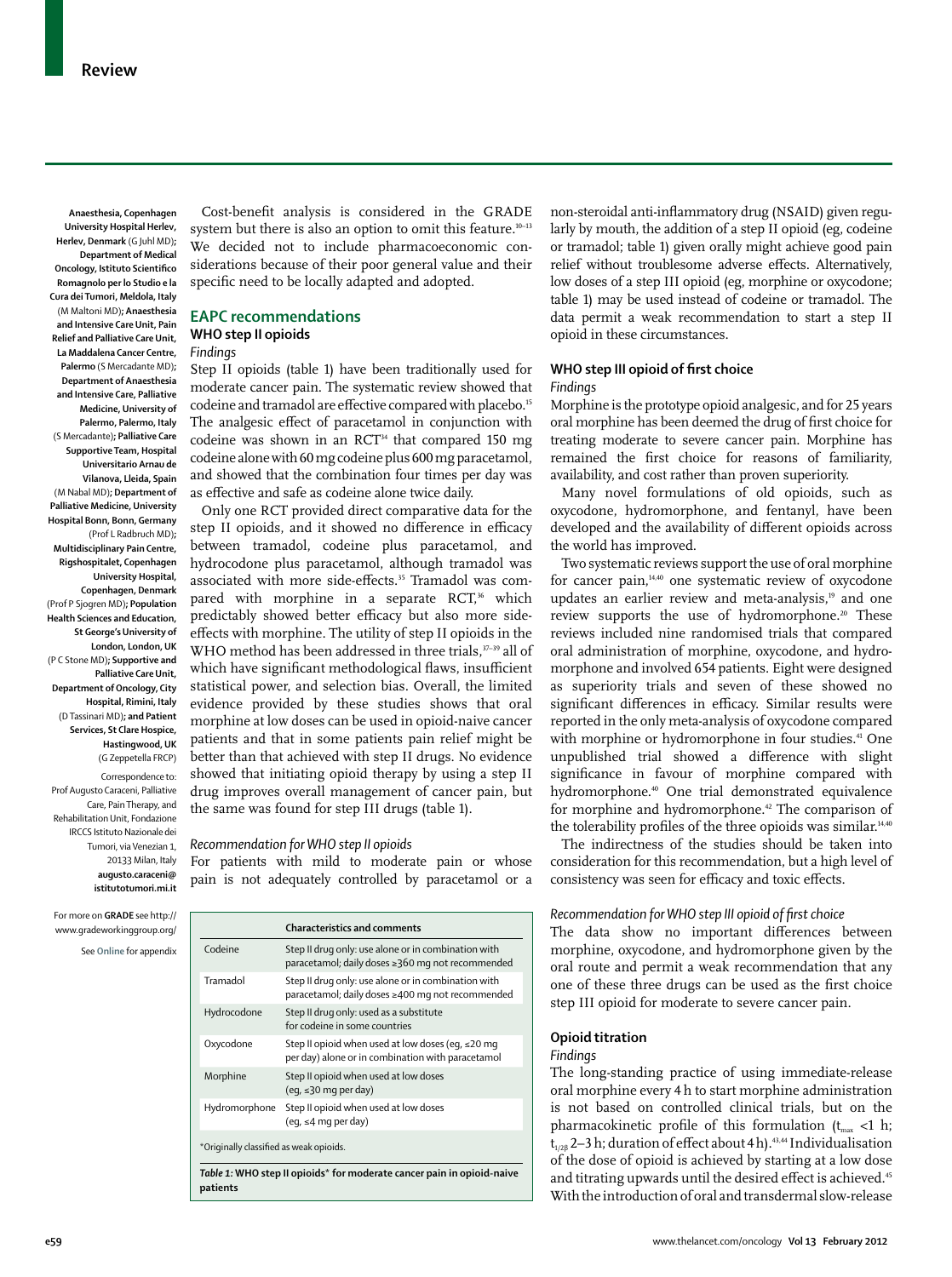opioids, clinicians were encouraged initially to titrate an immediate-release opioid and switch to a modifiedrelease preparation.' Immediate-release formulations are much more flexible than long-acting preparations, both in the dose titration period and when the pain is poorly controlled.

As confidence has grown with long-acting formulations, many practitioners have explored their use when starting treatment with oral opioids in patients at home, and have found this approach to work well.

A systematic literature review<sup>16</sup> identified only two clinical trials that specifically addressed the different approaches to dose titration when starting oral morphine. One RCT included 40 patients and showed no significant differences between immediate-release and modifiedrelease oral morphine titration.<sup>46</sup> The other study was an open-label trial in 62 patients, and showed that intravenous morphine titration allowed faster achievement of pain control than did use of oral morphine, and that both treatments were well tolerated.<sup>47</sup>

# *Recommendation for opioid titration*

The data permit a weak recommendation that immediaterelease and slow-release oral formulations of morphine, oxycodone, and hydromorphone can be used for dose titration. The titration schedules for both types of formulation should be supplemented with oral immediaterelease opioids given as needed.

# **The role of transdermal opioids**

#### *Findings*

Transdermal fentanyl and buprenorphine delivery systems enable slow increase of drug plasma levels with very long apparent half-lives (several days) and a long latent period before pharmacological steady states are reached.<sup>48</sup> The uses of these preparations as first-choice step III opioid or as alternatives to step II opioids have been debated. Titration must be done according to the apparent drug half-life—ie, every 3 days with use of immediate-release opioids in the interim.

A systematic review of transdermal fentanyl and buprenorphine for moderate to severe cancer pain<sup>21</sup> includes the results of one meta-analysis of four RCTs that compared oral morphine with fentanyl or buprenorphine<sup>49</sup> and one RCT with three parallel arms that compared oral morphine with fentanyl and methadone.<sup>50</sup> No significant differences in efficacy emerged between either transdermal preparation and other opioids, but a difference in favour of transdermal preparations was seen for constipation, and patients' preference,<sup>49</sup> which suggests that in some cases transdermal opioids are appropriate and effective in patients who have not previously received step III opioids.<sup>50</sup>

None of these trials was blinded, some were of low methodological quality, and two were done in patients already taking step III opioids. Thus, the evidence on this topic is low level and partly indirect.

Among several trials that compared transdermal buprenorphine and placebo, only one was a double-blind RCT. It involved 189 cancer patients and showed a significant difference in the percentages of response between buprenorphine and placebo, in favour of buprenorphine.<sup>51</sup>

# *Recommendation for the use of transdermal opioids*

Transdermal fentanyl and buprenorphine are alternatives to oral opioids. The data permit a weak recommendation that either drug may be the preferred step III opioid for some patients. For patients unable to swallow they are an effective, non-invasive means of opioid delivery.

# **The role of methadone**

# *Findings*

Methadone has often been viewed as an alternative to oral morphine but its specific pharmacokinetic characteristics and a very long and unpredictable half-life<sup>43</sup> require careful individualisation of dosing schedules. Oral methadone is the drug most frequently considered as an option in the practice of opioid switching. In a systematic review by the Cochrane Collaboration,<sup>52</sup> which was updated by Cherny,<sup>22</sup> only three RCTs<sup>50,53,54</sup> involving 277 patients addressed the comparison of methadone with another step III opioid (one study had a third group receiving transdermal fentanyl). The drugs did not differ in efficacy between patients who were treated with step II opioids or were opioid naive. In one study methadone was associated with a higher incidence of sedation, which led to a high percentage of patients dropping out because of adverse effects.<sup>53</sup> In a previous study, four (15%) of 26 versus two (8%) of 26 patients in the methadone and diamorphine plus cocaine groups, respectively, withdrew because of sedation.<sup>55</sup>

Although methodological limitations were found in these three studies, data consistently show no significant differences in analgesic efficacy between methadone and morphine; the evidence of more frequent CNS sideeffects (sedation) with methadone is not consistent across studies. Methadone should be considered an alternative to other oral step III opioids.

#### *Recommendation for use of methadone*

Methadone has a complex pharmacokinetic profile with an unpredictably long half-life. The data permit a weak recommendation that it can be used as a step III opioid of first or later choice for moderate to severe cancer pain. It should be used only by experienced professionals.

# **Opioid switching**

### *Findings*

Opioid switching is the term given to the clinical practice of substituting one step III opioid with another when a satisfactory balance between pain relief and adverse effects is not achieved with appropriate titration of the first opioid. This practice might be explained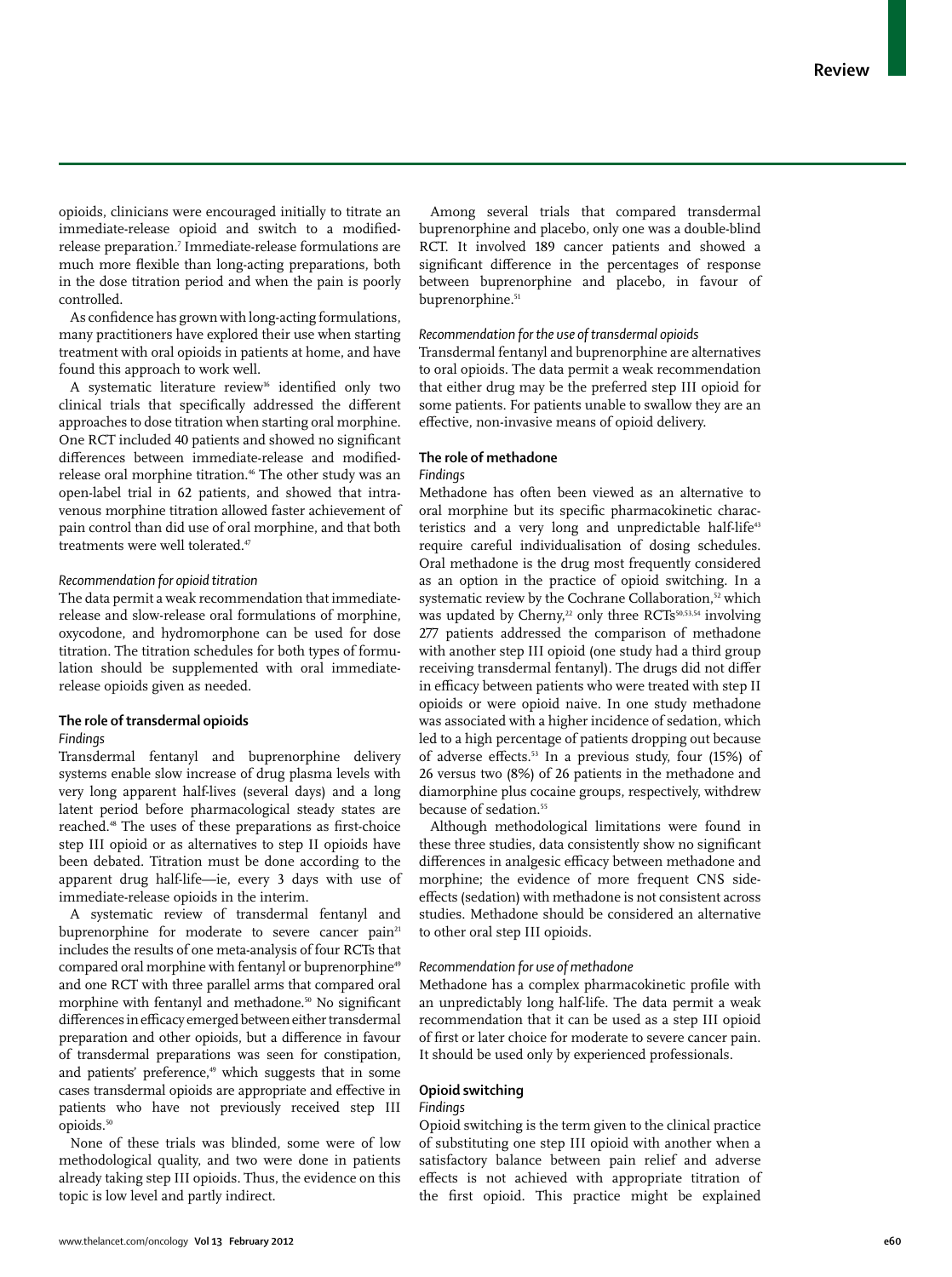pharmacologically by the phenomenon of incomplete cross tolerance.<sup>56,57</sup> A Cochrane review<sup>58</sup> and an updated systematic review<sup>23</sup> identified no randomised trial that supports the practice of opioid switching. The available uncontrolled trials involved 679 patients<sup>23,58</sup> and showed that opioid switching is done more often when pain is not well controlled and side-effects limit dose escalation than when pain is not controlled but the side-effects are tolerable. The apparent success rates of switching ranges from 40% to 80% and the most frequent switch is from morphine, hydromorphone, or fentanyl to methadone.

#### *Recommendation for opioid switching*

The data permit a weak recommendation that patients receiving step III opioids who do not achieve adequate analgesia and have side-effects that are severe, unmanageable, or both, might benefit from switching to an alternative opioid.

# **Relative opioid analgesic potencies**

# *Findings*

The practice of switching from one opioid drug to another because of unsatisfactory analgesia requires that the new drug is prescribed in a dose that is safe and efficacious. Equipotency dose calculations in crossover studies and with acute dose administrations in patients with little or no previous exposure to the opioid under study led to the first equianalgesic tables.<sup>57</sup>

Later calculations of practical equianalgesic dose ratios were derived from RCTs that compared the efficacy of two drugs or from observational case series that described opioid switching during chronic administration. The review by Mercadante and Caraceni<sup>24</sup> specifically addressed the evidence derived from six RCTs with crossover designs and from 26 case series. The most robust data come from patients who were stabilised at equianalgesic doses of oxycodone and morphine (four RCTs), oxycodone and hydromorphone (one RCT), and hydromorphone and morphine (one RCT) before being crossed over. The conversion ratios for switching from oral opioids to fentanyl are based on only one case series, although the quality of the data was high. $24$  The assessment of 26 case series shows that variability in the

|                                           | Relative<br>analgesic<br>ratio | Strength of the<br>recommendation<br>foruse |
|-------------------------------------------|--------------------------------|---------------------------------------------|
| Oral morphine to oral oxycodone           | 1:1.5                          | Strong                                      |
| Oral oxycodone to oral hydromorphone      | 1:4                            | Strong                                      |
| Oral morphine to oral hydromorphone       | 1:5                            | Weak                                        |
| Oral morphine to TD buprenorphine*        | 75:1                           | Weak                                        |
| Oral morphine to TD fentanyl <sup>†</sup> | 100.1                          | Strong                                      |

TD=transdermal. \*Example: 60 mg oral morphine to 35 μg/h TD buprenorphine (equivalent to 0·8 mg per 24 h). †Example: 60 mg oral morphine to 25 μg/h TD fentanyl (equivalent to 0·6 mg per 24 h).

*Table 2:* **Relative analgesic ratios for opioid switching**

reasons for switching (ie, poor analgesia, opioid-related side-effects, or both), preswitching opioid titration, and overall opioid exposure mean the conversion ratios are approximate indications when they are applied to clinical practice. In many cases the use of a suggested ratio resulted in the need for further dose titration, and clinical experience suggests that the second opioid should be started at a dose lower than that calculated from published equipotency ratios.

The conversion ratio from oral morphine to oral methadone is affected by previous opioid use and varies widely from 1:5 to 1:12 or more.<sup>24</sup> Calculation is also complicated by the long half-life of the drug. For this reason conversion ratios to methadone are not included in these recommendations.

# *Recommendation for relative opioid analgesic potencies*

When switching from one opioid drug to another, dose conversion ratios can be recommended with different levels of confidence (table 2). These conversion ratios are specific for patients in whom analgesia from the first opioid is satisfactory. Therefore, when the opioid is switched because of unsatisfactory analgesia, excessive side-effects, or both, clinical experience suggests that the starting dose should be lower than that calculated from published equianalgesic ratios. In all cases the dose needs to be titrated in accordance with clinical response.

# **Alternative systemic routes of opioid administration** *Findings*

Parenteral opioid administration might be necessary for patients who cannot swallow, those with nausea and vomiting, or those at the end of life who are unable to continue with oral medication because of weakness or debility.59,60 A systematic literature review found 18 studies comparing different routes of administration for cancer pain control.<sup>29</sup> In addition three systematic reviews were judged to be relevant to the topic.<sup>40,61,62</sup>

Four studies compared subcutaneous and intravenous opioid infusions, but only one was a high-quality, doubleblind, double-dummy crossover trial, which included 99 patients. These studies showed similar efficacy and tolerability with both types of administration and no difference in the dose used, but pain relief was faster with the intravenous route. These results were confirmed in four studies in which administration was sequentially switched from intravenous to subcutaneous administration. In one of these studies, patients who had received high drug doses intravenously needed the subcutaneous dose to be increased. The remaining studies reported on more than 1100 patients and were uncontrolled observational studies.

Intravenous administration has been considered for rapid titration in cases of severe unrelieved pain,<sup>63-66</sup> and compared with subcutaneous infusion.<sup>67</sup> In one study intravenous titration with 1·5 mg morphine every 10 min was compared with oral morphine titration (5–10 mg)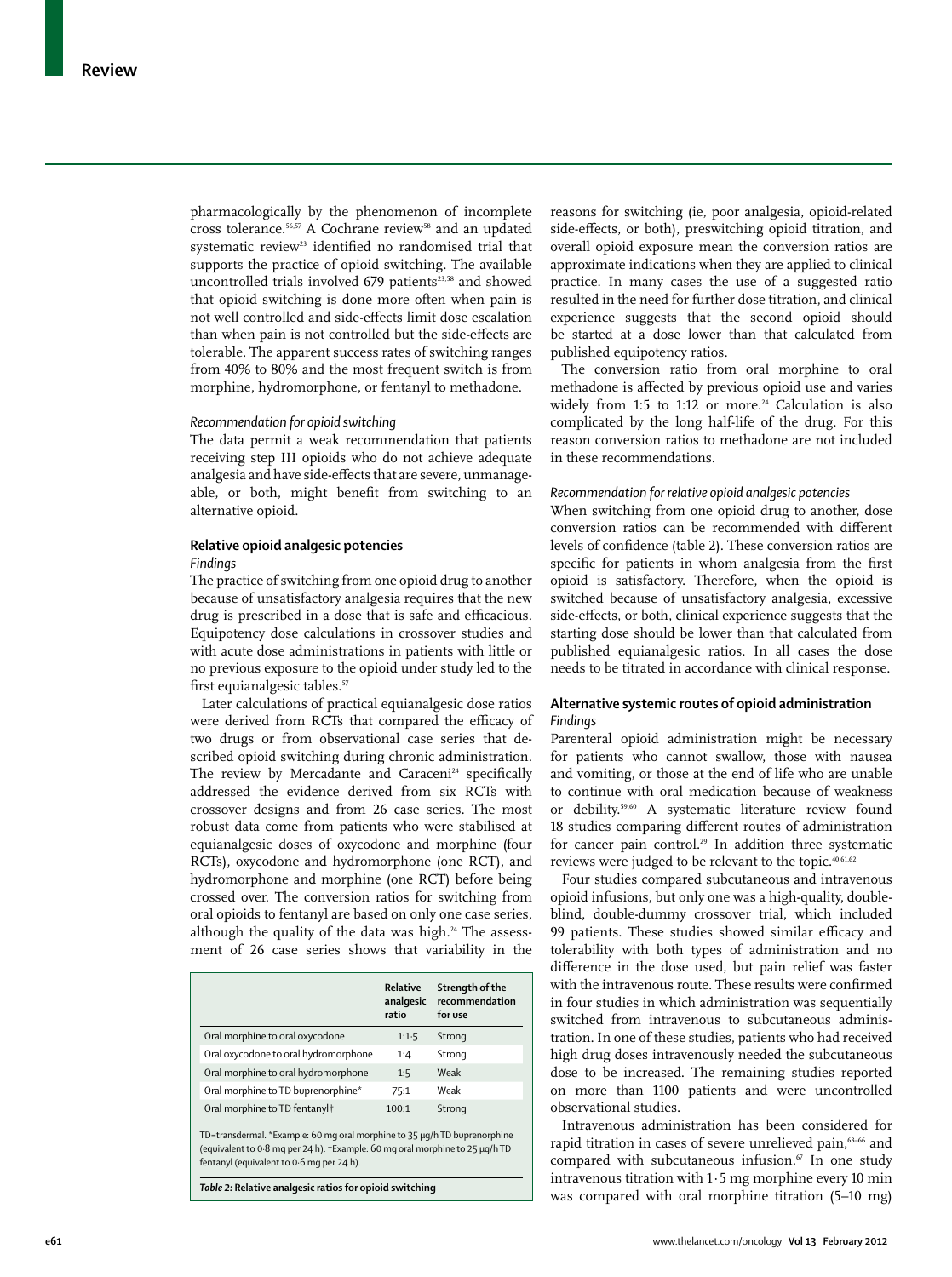every 4 h. Pain control could be achieved within 1 h with intravenous administration in most patients.<sup>47</sup>

The relative potency ratio of oral to intravenous morphine in patients receiving chronic treatment for cancer pain was 2·9, and the ratio is similar for oral to subcutaneous morphine.<sup>68</sup>

Rectal morphine administration was investigated in two RCTs in comparison with oral and subcutaneous administration, and showed similar pain relief and faster onset of effect.<sup>29</sup>

The use of intravenous or subcutaneous opioid infusion with patient-controlled administration has been investigated in few studies.<sup>69</sup> including two non-blind controlled trials<sup>70,71</sup> and several uncontrolled case series.<sup>72-74</sup>

# *Recommendation for alternative systemic routes of opioid administration*

The data permit three strong recommendations: the subcutaneous route is simple and effective for the administration of morphine, diamorphine, and hydromorphone, and it should be the first choice alternative route for patients unable to receive opioids by oral or transdermal routes; intravenous infusion should be considered when subcutaneous administration is contraindicated (eg, because of peripheral oedema, coagulation disorders, poor peripheral circulation, and need for high volumes and doses); and intravenous administration should be used for opioid titration when rapid pain control is needed.

The data permit four weak recommendations: intravenous and subcutaneous infusions can be used to achieve optimum pain control in patients unable to achieve adequate analgesia with oral and transdermal administration; techniques for patient-controlled analgesia can be adopted for subcutaneous and intravenous opioid infusions in patients who are able and willing to be in control of rescue doses; when switching from oral to subcutaneous and intravenous morphine administration, the relative analgesic potency is the same for both routes and is between 3:1 and 2:1; and, although rectal opioids are effective, appropriate formulations are often not readily available and for many patients are not acceptable, and this route of administration should be used only as a second choice.

# **Opioids for breakthrough pain**

## *Findings*

For the purpose of these guidelines it has been decided to limit the characteristics of breakthrough pain to transitory exacerbations of pain that occur on a background of stable pain otherwise adequately controlled by around-the-clock opioid therapy.75,76 The Cochrane review by Zeppetella and  $Ribeiro^{\pi}$  was updated<sup>25</sup> and a further update was undertaken to include articles published up to June, 2010. Nine studies were available as RCTs involving new preparations of transmucosal oral and intranasal fentanyl. In all studies the patient populations had already been exposed to variable doses of systemic opioids at doses equivalent to at least 60 mg oral morphine. These studies proved that the oral transmucosal and intranasal preparations were associated with better breakthrough pain outcomes than was placebo, and that oral transmucosal fentanyl was more effective than immediate-release oral morphine. Unblinded comparisons have shown that intravenous morphine is superior to oral transmucosal fentanyl in the first 15 min but this difference is no longer evident at 30 min after administration,78 and that intranasal fentanyl provides a faster onset of analgesia than the oral transmucosal preparation. By comparing the different study results, and with some limitations associated with study quality, the time course of analgesia obtainable from different fentanyl preparations could be summarised (table 3).<sup>79-82</sup>

No simple relation could be demonstrated in the RCTs between the effective doses of oral transmucosal, buccal tablet, and intranasal fentanyl and the 24 h dose of opioid, but an association was evident in two open-label studies<sup>78,79</sup> and has been reported in an observational cohort study.<sup>83</sup> Experienced professionals often start treatment with doses higher than the lowest recommended for patients who are already on high doses of opioids.

Most of the studies reported adverse events, including expected opioid-related side-effects such as sedation and dizziness, as potential limitations of titration to an effective dose of transmucosal, buccal tablet, and intranasal fentanyl. The local mucosal tolerability was good, but some cases of local ulcer have been reported and data on long-term use are limited.<sup>84</sup> Intravenous opioid titration and bolus administration have been also used for improving control of breakthrough pain.<sup>29,85</sup>

#### *Recommendation for opioids for breakthrough pain*

The data permit a strong recommendation that pain exacerbations resulting from uncontrolled background pain should be treated with additional doses of immediate-release oral opioids, and that an appropriate titration of around-the-clock opioid therapy should always precede the recourse to potent rescue opioid

|                             | Type of study    | Drugs compared | Responder rate (%)*     |                         |                         |
|-----------------------------|------------------|----------------|-------------------------|-------------------------|-------------------------|
|                             |                  |                | $10 \text{ min}$        | 15 min                  | 30 min                  |
| Mercadante et al,<br>200979 | Open-label RCT   | INF vs OTFC    | 50% (INF)<br>20% (OTFC) | 70% (INF)<br>40% (OTFC) | 90% (INF)<br>80% (OTFC) |
| Kress et al.<br>200980      | Double-blind RCT | INF vs placebo | 58% (INF)               | <b>ND</b>               | 80% (INF)               |
| Portenoy et al,<br>200681   | Double-blind RCT | FBT vs placebo | <b>ND</b>               | 13% (FBT)               | 48% (FBT)               |
| Slatkin et al.<br>200782    | Double-blind RCT | FBT vs placebo | 16% (FBT)               | 30% (FBT)               | 51% (FBT)               |

RCT=randomised controlled trial. INF=intranasal fentanyl. OTFC=oral transmucosal fentanyl. ND=not done. FBT=fentanyl buccal tablets. \*33% pain reduction from baseline.

Table 3: Responder rates after different routes of fentanyl administration in trials with homogeneous **outcome measures**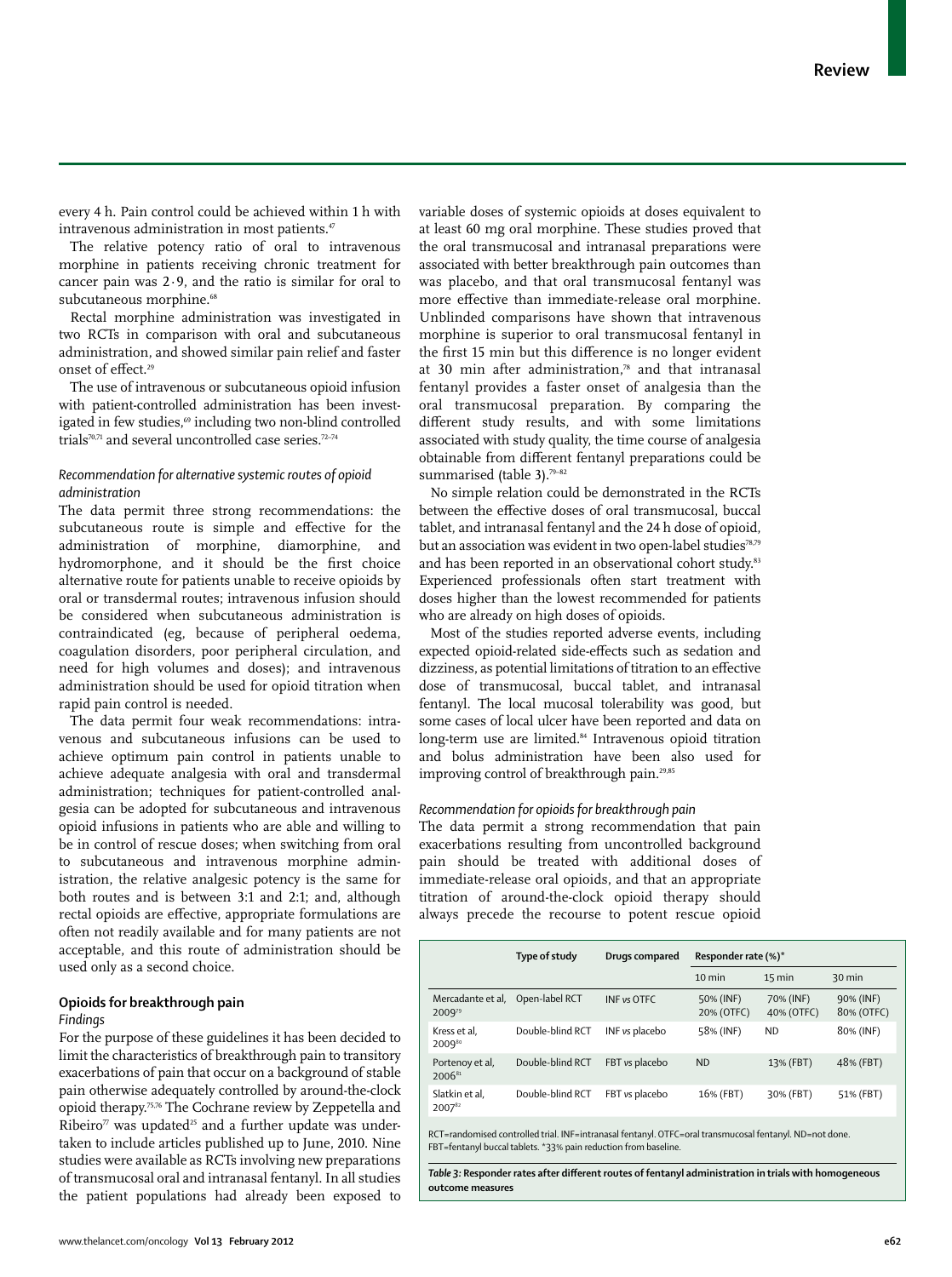analgesics. Breakthrough pain (eg, incident pain) can be effectively managed with oral, immediate-release opioids or with buccal or intranasal fentanyl preparations. In some cases the buccal or intranasal fentanyl preparations are preferable to immediate-release oral opioids because of more-rapid onset of action and shorter duration of effect. Additionally, the data permit a weak recommendation that immediate-release formulations of opioids with short half-lives should be used to treat preemptively predictable episodes of breakthrough pain in the 20–30 min preceding the provoking manoeuvre.

# **Treatment of opioid-related emesis** *Findings*

Opioid-induced nausea and vomiting are experienced by up to 40% of cancer patients with no previous emesis. Since this adverse effect is an inconsistent consequence of opioid administration, prophylactic antiemetic medication is not generally prescribed.

The systematic review by Laugsand and colleagues<sup>18</sup> identified nine studies in which relief of nausea and vomiting related to opioid use was the primary outcome. Only two RCTs showed efficacy, which was achieved with high doses of metoclopramide.

50 studies of low quality included nausea, vomiting, or both, as secondary outcomes, and suggested that switching from one opioid to another, changing the route of administration, for instance from oral to transdermal or parenteral, or dose reduction are useful.

#### *Recommendation for treatment of opioid-related emesis*

The data permit a weak recommendation that some antidopaminergic drugs (eg, haloperidol) and other drugs with antidopaminergic and additional modes of action (eg, metoclopramide) should be used in patients with opioid-induced emesis.

#### **Treatment of opioid-related constipation** *Findings*

Prophylactic laxative treatment is frequently given to

patients on long-term opioid therapy. The Cochrane systematic analysis by Candy and colleagues<sup>33</sup> reviewed seven RCTs that involved 616 patients. Four of the studies compared different kinds of laxatives (co-danthramer [dantron and poloxamer] *vs* senna; lactulose plus senna *vs* magnesium hydroxide plus liquid paraffin; senna *vs* lactulose; and mishrakanesham [an ayurvedic formulation] *vs* senna) but showed no significant differences between them. Three RCTs showed that methylnaltrexone effectively reversed opioid-related constipation, which was confirmed by a meta-analysis.<sup>33</sup> The success rate with this treatment was about 50%, but the administration of methylnaltrexone has been associated with flatulence and dizziness.<sup>86,87</sup> Dose-related abdominal cramping has been reported,<sup>86,88</sup> but, owing to conflicting results between the two main RCTs, 86,87 this effect was not confirmed at meta-analysis.<sup>33</sup>

One RCT not included in the Cochrane review studied oral naloxone to correct opioid-related constipation, but showed no efficacy.<sup>89</sup>

#### *Recommendation for treatment of opioid-related constipation*

The data permit a strong recommendation to routinely prescribe laxatives for the management or prophylaxis of opioid-induced constipation. No evidence suggests that one laxative agent should be recommended over others. A combination of drugs with different modes of action is likely to be more effective in resistant constipation than a single agent. Additionally, methylnaltrexone admin istered by subcutaneous injection should be considered in the treatment of opioid-related constipation when traditional laxatives are not effective.

# **Treatment of opioid-related CNS symptoms** *Findings*

Opioid-related CNS side-effects can be separated into symptoms and signs associated with a lowering level of consciousness (sedation, drowsiness), cognitive and psychomotor impairment, and hyperexcitability reactions (hallucinations, myoclonus, and hyperalgesia). One systematic review focused on these specific opioid CNS side-effects and 25 articles were reviewed.<sup>17</sup>

Four different drugs were identified in 11 publications as treatments for opioid-induced sedation (methylphenidate, donepezil, dexamfetamine, and intravenous caffeine). Methylphenidate administration was assessed in three RCTs: two gave positive results and one was negative, but the quality of the negative study was lower than that of the positive studies. Several side-effects were associated with the use of methylphenidate (anxiety, hallucinations, and sweating). The quality of the studies involving dexamfetamine, caffeine, and donepezil was not sufficient to make any recommendation about their use.

The presence of myoclonus as an adverse effect, mostly of systemically administered but also of spinally administered, opioids was documented in several case series. The evidence on control of myoclonus and hallucinations with symptomatic treatments is limited to case reports. Hyperalgesia has been documented rarely and has generally been managed effectively with dose reduction or opioid switching.

Two RCTs compared methylphenidate or caffeine with placebo and showed improvements in cognitive and psychomotor performance in patients taking long-term opioid therapy.

*Recommendation for treatment of opioid-related CNS symptoms* The data permit a weak recommendation that methylphenidate can be used to improve opioid-induced sedation but the threshold between desirable and undesirable effects is narrow. The data also permit a weak recommendation that in patients with opioid-related neurotoxic effects (delirium, hallucination, myoclonus,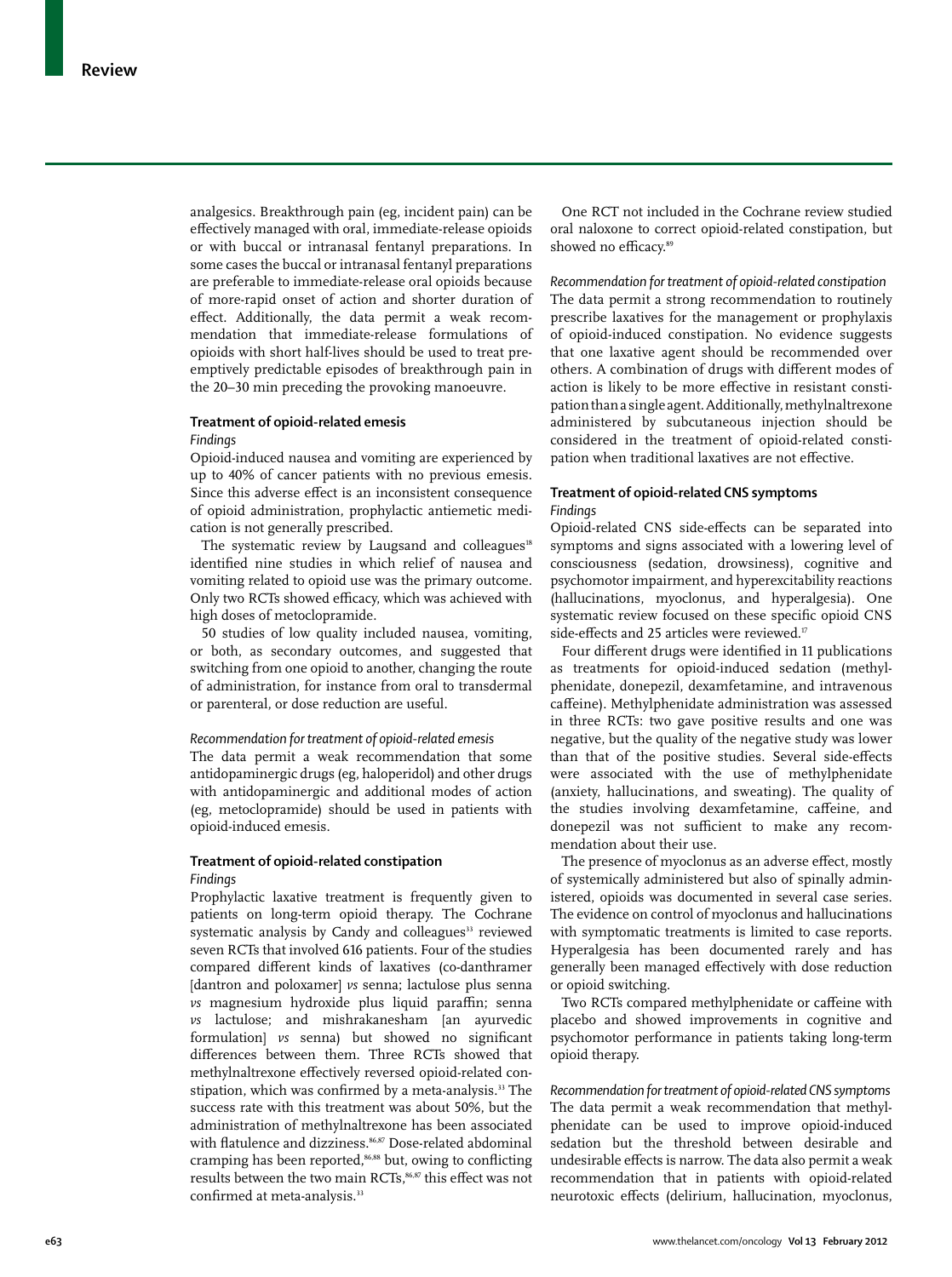and hyperalgesia), dose reduction or opioid switching should be considered.

# **Use of opioids in patients with renal failure** *Findings*

Particular caution with the use of opioids in cancer patients with impaired renal function has been the object of several guidelines, expert opinions, and interpretations. Recommendations have been based on known opioid pharmacokinetics, which might lead to the accumulation of the parent drug and its metabolites in patients with renal failure.

The systematic literature review by King and colleagues<sup>26</sup> identified 15 studies (eight prospective observational trials and seven retrospective studies) that specifically reported on clinical outcomes relevant to the use of opioids for cancer pain in patients with renal impairment. All these studies, however, were of low quality. More observations are available for morphine than for other opioids but the evidence that morphine metabolites have a role in causing side-effects in patients with renal failure is inconsistent. Guidelines so far, therefore, have been based on general caution criteria and indirect pharmacological evidence.

# *Recommendation for use of opioids in patients with renal failure* The data permit a weak recommendation that in patients

with severe impairments of renal function (glomerular filtration rate <30 mL/min) opioids should be used with caution. The opioid of first choice should be fentanyl or buprenorphine administered subcutaneously or intravenously at low starting doses and with subsequent careful titration. Alternative strategies, for instance reductions in dose or frequency of administration of morphine, might be adequate short-term strategies.

# **Role of paracetamol and NSAIDs in addition to step III opioids**

# *Findings*

The first step of the WHO analgesic ladder recommends the use of paracetamol or NSAIDs without opioids; combination with opioids is possible as part of step II and step III. Our recommendation, however, only addresses use of these drugs in combination with step III opioids.

In a Cochrane review updated to March, 2003,<sup>90</sup> 42 eligible trials were identified. The evidence supported the superiority of NSAIDs and paracetamol to placebo, but no difference could be found between different NSAIDs. Concerning the addition of NSAIDs or paracetamol to step III opioids, five placebo-controlled, double-blind RCTs were identified. Another review<sup>32</sup> found seven further articles, giving a total of 12 eligible studies (seven of NSAIDs and five of paracetamol). Three studies showed increased analgesia and two a decrease in opioid consumption with combined NSAIDs and opioids. In one study a mean difference of  $0.4$  on a 0–10 numerical pain-intensity rating scale was found in favour of paracetamol. One study showed a higher prevalence of gastrointestinal side-effects in patients treated with opioids and NSAIDs than in patients treated with opioids alone. In general, trial design and duration of reviewed studies were not adequate to enable assessment of the side-effects of long-term NSAID use in this population, but caution was recommended, particularly the high-risk elderly population, because of these drugs' known gastrointestinal, renal, and cardiovascular toxic effects.<sup>91</sup>

All these studies had substantial limitations because of the heterogeneity in designs, populations, and outcome measures and the lack of long-term evaluation.

# *Recommendation for role of paracetamol and NSAIDs in addition to step III opioids*

The data permit a weak recommendation to add NSAIDs to step III opioids to improve analgesia or reduce the opioid dose required to achieve analgesia. The use of NSAIDs, however, should be restricted because of the risks of serious adverse effects, in particular in elderly patients and those with renal, hepatic, or cardiac failure. The data also permit a weak recommendation that paracetamol should be preferred to NSAIDs in combination with step III opioids because of a more favourable side-effect profile, but its efficacy is not well documented.

# **Role of adjuvant drugs for neuropathic pain (antidepressants and anticonvulsants)**

*Findings*

Cancer pain is mediated by a mixture of nociceptive and neuropathic mechanisms. Adjuvant analgesics are often added to opioids to target specific neuropathic pain mechanisms. The most frequently used adjuvant drugs for neuropathic pain are tricyclic antidepressants, such as amitriptyline and imipramine, and antiepileptics, such as gabapentin and pregabalin. A systematic literature review that specifically addressed this topic identified five RCTs.<sup>27</sup> Definitions of neuropathic cancer pain were available in all studies but were inconsistent across them. Only two trials were placebo controlled; one was of gabapentin and the other one of amitriptyline, both as add-on therapy to opioid analgesics. These two studies showed an additional analgesic effect on pain intensity. Pain relief was associated with adverse events, usually CNS side-effects and in particular somnolence and dizziness, with one case of respiratory depression.

# *Recommendation for the role of adjuvant drugs for neuropathic pain*

The data permit a strong recommendation that amitriptyline or gabapentin should be considered for patients with neuropathic cancer pain that is only partially responsive to opioid analgesia. The combination of an opioid with these drugs is likely to cause more CNS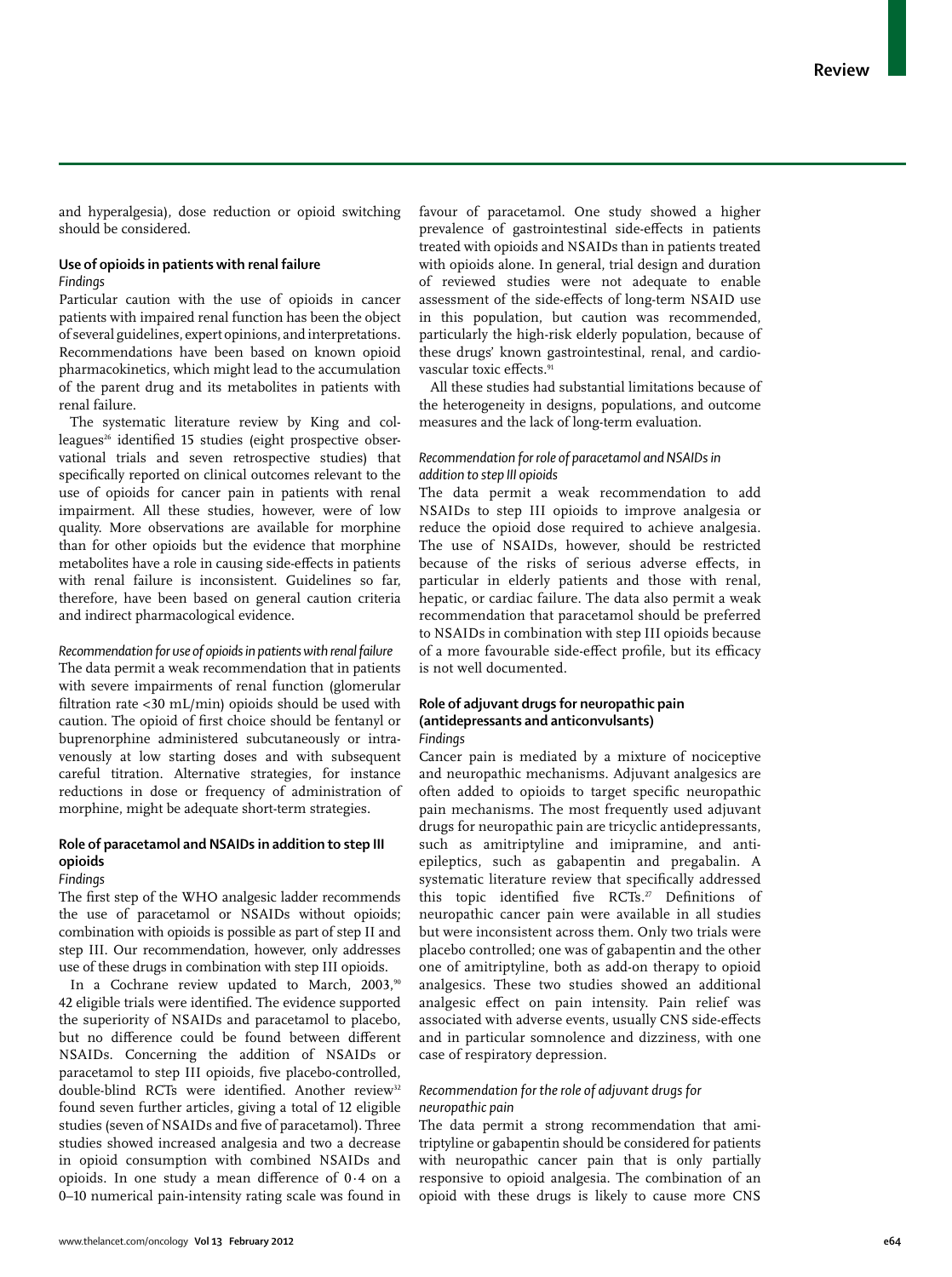#### **Search strategy and selection criteria**

We did a systematic search for English-language randomised and non-randomised trials and meta-analyses that involved human adults with chronic cancer pain and contained data on efficacy, side-effects, or both, of the treatment considered and described relevant outcomes associated with each topic. We electronically searched Medline, Embase, and the Cochrane Central Register of Controlled Trials from the inception of each database to July 31, 2009. The search terms were text words and MeSH/EMTREE terms specifically relevant to each outcome. We also manually searched the references list of identified papers. See appendix for further search details.

> adverse events unless careful titration of both drugs is undertaken.

# **Spinal route of opioid administration** *Findings*

The spinal route of administration for opioids has been used for many years in the management of cancer pain. The potential reduction of opioid side-effects by use of this type of administration and the opportunity to add specific adjuvant drugs might be beneficial for patients in whom analgesia is insufficient, side-effects due to systemic opioid administration are severe, or both. The use of other agents that did not involve spinal administration of opioids was not considered in this recommendation.

The literature search done by Kurita and colleagues<sup>28</sup> identified 42 relevant articles published between 1982 and 2009. Only nine RCTs involving 424 patients were identified. These studies indicated that oral and subcutaneous morphine have similar efficacy to epidural morphine. Advantages in terms of efficacy and dose reduction were seen with the addition of local anaesthetics, ketamine, or clonidine to epidural or intrathecal infusions; fewer side-effects were seen with intrathecal administration in the only RCT that compared this route with comprehensive medical management. Owing to many methodological flaws, the evidence provided by all these RCTs can be rated only as being of very low quality.

# *Recommendation for spinal route of opioid administration*

The data permit a weak recommendation that spinal (epidural or intrathecal) administration of opioid analgesics in combination with local anaesthetics or clonidine should be considered for patients in whom analgesia is inadequate or who have intolerable adverse effects despite the optimal use of oral and parenteral opioids and non-opioid agents.

#### **Discussion**

The guidelines we present are the product of an international European Palliative Care Research Collaborative project aimed at revising previous EAPC recommendations for use of opioids to treat cancer pain.<sup>7</sup> We used a stepwise process<sup>8,9</sup> combined with a systematic literature review strategy. In view of the long-standing

experience with opioid analgesics, the overall poverty of the evidence underlying many features of their use is surprising.

The quality and the content of the most recent evidence suggests that publication bias needs to be taken into account. In fact, data on different step III opioids, transdermal opioids, treatments for breakthrough pain, constipation, and neuropathic pain derived almost entirely from RCTs sponsored by the pharmaceutical industry. The lack of studies directly comparing different first-choice step III opioids is a clear example of such bias.

We did not assess pharmacoeconomic features. In some cases it can be difficult to balance the clinical benefit, which is the basis for the recommendation, and the high costs of new drugs compared with cheaper, older, and less-effective drugs, such as in case of rapidonset opioid analgesic formulations for breakthrough pain, opioid antagonists for constipation, and others. We are, however, deeply aware of the responsibility to contain the cost of health care and of the potential for opportunity cost in the use of expensive formulations of analgesics. Socially responsible care demands that these guidelines should be a basis for decision making that will also take into consideration affordability for individual patients and at a societal level.<sup>92</sup> We underline that the recom mendations are formulated under several stipulations, as described, and should be taken as a whole. We strongly discourage the use of any part of the text or individual recommendations alone.

The European Palliative Care Research Collaborative project has also highlighted the lack of consensus regarding methods for assessment and classification of cancer pain.<sup>93</sup> These differences have contributed to suboptimum treatment of and research into cancer pain<sup>94</sup> because of a lack of knowledge of the effects of pain characteristics on the efficacy of opioid analgesia.

The assessment of the available limited evidence in this field can be used to identify several research questions. The potential clinical effects of new pharmacological developments (eg, tapentadol or combined oxycodone and naloxone) need further research and continuous updating of the guidelines is required.

Finally, the status of the EAPC opioid recommendations can be seen as an improvement from previous standards and is proposed as a general framework to enable professionals, health-care authorities, and societies to make informed decisions with the final scope of improving the quality of life for all patients afflicted by cancer pain.

#### **Contributors**

AC was chair of the European Palliative Care Research Collaborative (EPCRC) work-package, which developed the guidelines project, identified the content, reached an expert consensus on the guidelines, and assigned the individual literature reviews. He assessed the results of these reviews and formulated the final recommendations. AC, GH, and SK wrote the final article. GH and SK were also members of the workpackage and of the writing committee. SK was coordinator of the EPCRC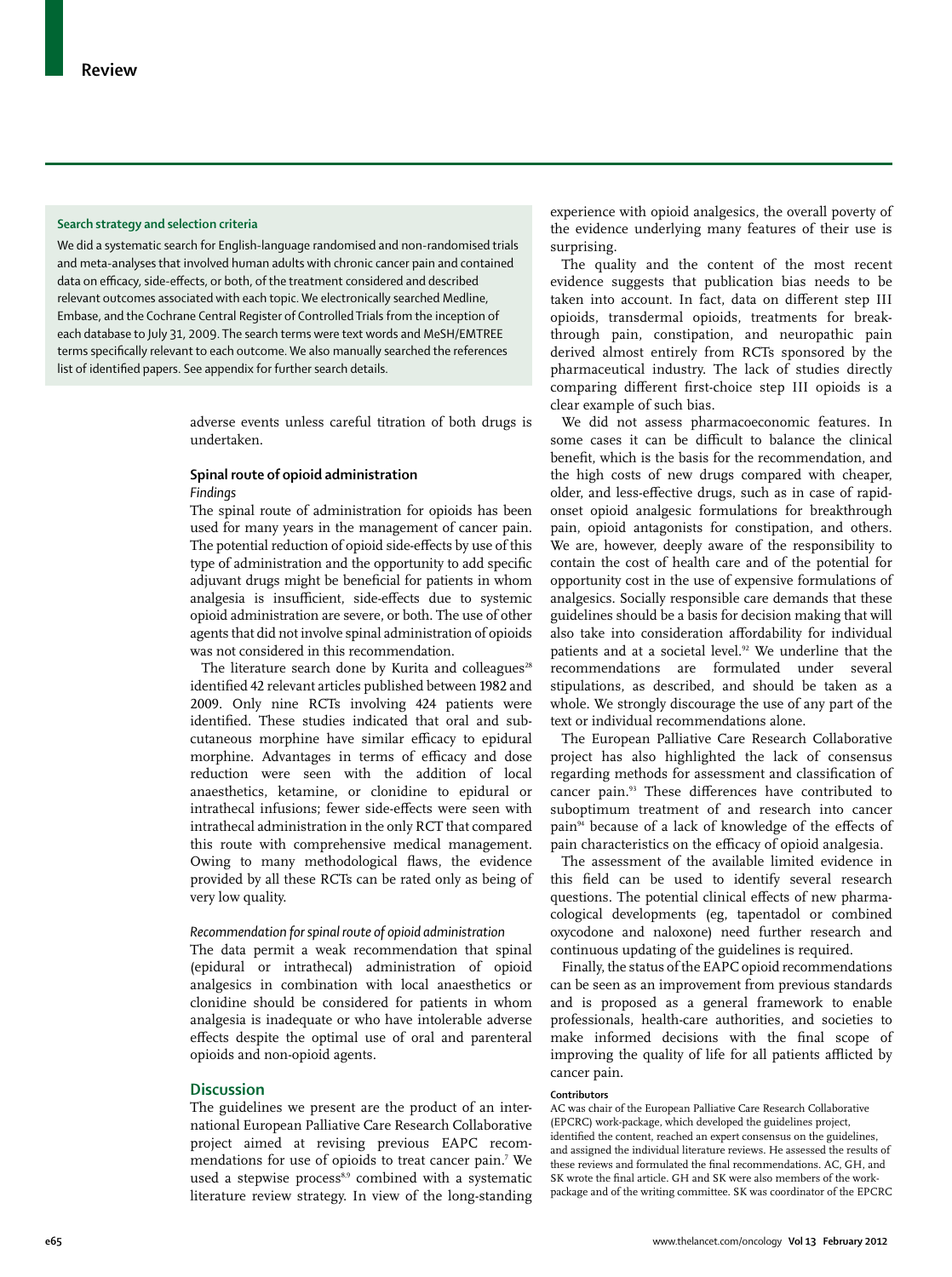project. AP, CB, and FDeC were members of the EPCRC opioid guidelines work-package. MIB, CB, NC, OD, MF, MH, GJ, SK, PK, EAL, MM, SM, MN, AP, LR, CR, PS, PCS, DT, and GZ did the individual systematic literature reviews and contributed to the final guidelines version, in formulating the recommendations, revising and editing the final text. DFH was coordinator assistant of the EPCRC project. All panel members contributed to the final text version.

#### **Confl icts of interest**

AC received institutional research grants from Grunenthal, Cephalon, Novartis, Pfizer, and Mundipharma, and honoraria for lecturing or expert board membership from Cephalon, Molteni Farmaceutici, Prostrakan, and Nycomed. GH received honoraria for teaching and consultancy from Prostakan Italia, Napp, Ethypharm, and Wyeth. SK received honoraria for teaching and consultancy from Nycomed, Grunenthal Italy, Cephalon, and Archimedes. MIB received honoraria and consultancy fees from Cephalon, Grunenthal, and Pfizer. CB received consultancy fees from Molteni Pharmaceuticals. OD received honoraria for lectures from Nycomed, MH received honoraria for teaching and consultations and research grants from Mundipharma, Menarini, Nycomed, and Pfizer. MF received grants from Pfizer, Mundipharma, Cephalon, and Archimedes. PK received honorarium for lecturing from Mundipharma. MM received teaching honorarium from Cephalon. SM received honoraria, consultancy fees, and research grants from Nycomed, Prostrakan, Grunenthal, Mundipharma, Molteni, Cephalon, and Pfizer. MN received honorarium for lecture from Cephalon. CR received an honorarium from Nycomed for lecturing. GZ received honoraria, consultancy fees, and research grants from Archimedes Pharma Ltd, Cephalon UK, Pfizer, Napp Pharmaceuticals, ProStrakan, Nycomed, Dompè, and MEDA. The other authors declare they have no conflicts of interest.

#### **Acknowledgments**

This article was endorsed by the Board of Directors of the European Association for Palliative Care (EAPC). This work was partly funded by the European Palliative Care Research Collaborative (EPCRC) through the EU Sixth Framework Programme, contract no 037777, the Floriani Foundation of Milan, and by the Italian Association for Cancer Research (AIRC; grant IG 9347).

#### **References**

- 1 Ventafridda V, Tamburini M, Caraceni A, De Conno F, Naldi F. A validation study of the WHO method for cancer pain relief. *Cancer* 1987; **59:** 850–56.
- 2 Deandrea S, Montanari M, Moja L, Apolone G. Prevalence of undertreatment in cancer pain. A review of published literature. *Ann Oncol* 2008; **19:** 1985–91.
- 3 WHO. Cancer pain relief, 2nd edn. Geneva: World Health Organization, 1996.
- 4 Cherny NI, Baselga J, De Conno F, Radbruch L. Formulary availability and regulatory barriers to accessibility of opioids for cancer pain in Europe: a report from the ESMO/EAPC Opioid Policy Initiative. *Ann Oncol* 2010; **21:** 615–26.
- 5 Caraceni A, Brunelli C, Martini C, Zecca E, De Conno F. Cancer pain assessment in clinical trials. A review of the literature (1999–2002). *J Pain Symptom Manage* 2005; **29:** 507–19.
- 6 Expert Working Group of the European Association for Palliative Care. Morphine in cancer pain: modes of administration. *BMJ* 1996; **312:** 823–26.
- 7 Hanks GW, De Conno F, Cherny N, et al. Morphine and alternative opioids in cancer pain: the EAPC recommendations. *Br J Cancer* 2001; **84:** 587–93.
- 8 Caraceni A, De Conno F, Kaasa S, Radbruch L, Hanks G. Update on cancer pain guidelines. *J Pain Symptom Manage* 2009; **38:** e1–3.
- 9 Pigni A, Brunelli C, Gibbins J, et al. Content development for EUROPEAN GUIDELINES on the use of opioids for cancer pain: a systematic review and Expert Consensus Study. *Minerva Anestesiol* 2010; **76:** 833–43.
- 10 Guyatt GH, Oxman AD, Vist GE, et al. GRADE: an emerging consensus on rating quality of evidence and strength of recommendations. *BMJ* 2008; **336:** 924–26.
- 11 Guyatt GH, Oxman AD, Kunz R, et al. What is "quality of evidence" and why is it important to clinicians? *BMJ* 2008; **336:** 995–98.
- 12 Guyatt GH, Oxman AD, Kunz R, et al. Going from evidence to recommendations. *BMJ* 2008; **336:** 1049–51.
- 13 Guyatt GH, Oxman AD, Kunz R, et al. Incorporating considerations of resources use into grading recommendations. *BMJ* 2008; **336:** 1170–73.
- 14 Caraceni A, Pigni A, Brunelli C. Is oral morphine still the first choice opioid for moderate to severe cancer pain? A systematic review within the European Palliative Care Research Collaborative guidelines project. *Palliat Med* 2011; **25:** 402–09.
- 15 Tassinari D, Drudi F, Rosati M, Tombesi P, Sartori S, Maltoni M. The second step of the analgesic ladder and oral tramadol in the treatment of mild to moderate cancer pain: a systematic review. *Palliat Med* 2011; **25:** 410–23.
- 16 Klepstad P, Kaasa S, Borchgrevink PC. Starting step III opioids for moderate to severe pain in cancer patients: dose titration: a systematic review. *Palliat Med* 2011; **25:** 424–30.
- 17 Stone P, Minton O. European Palliative Care Research collaborative pain guidelines. Central side-effects management: what is the evidence to support best practice in the management of sedation, cognitive impairment and myoclonus? *Palliat Med* 2011; **25:** 431–41.
- 18 Laugsand EA, Kaasa S, Klepstad P. Management of opioid-induced nausea and vomiting in cancer patients: systematic review and evidence-based recommendations. *Palliat Med* 2011; **25:** 442–53.
- 19 King SJ, Reid C, Forbes K, Hanks G. A systematic review of oxycodone in the management of cancer pain. *Palliat Med* 2011; **25:** 454–70.
- 20 Pigni A, Brunelli C, Caraceni A. The role of hydromorphone in cancer pain treatment: a systematic review. *Palliat Med* 2011; **25:** 471–77.
- 21 Tassinari D, Drudi F, Rosati M, Maltoni M. Transdermal opioids as front line treatment of moderate to severe cancer pain: a systemic review. *Palliat Med* 2011; **25:** 478–87.
- 22 Cherny N. Is oral methadone better than placebo or other oral/ transdermal opioids in the management of pain? *Palliat Med* 2011; **25:** 488–93.
- 23 Dale O, Moksnes K, Kaasa S. European Palliative Care Research Collaborative pain guidelines: opioid switching to improve analgesia or reduce side effects. A systematic review. *Palliat Med* 2011; **25:** 494–503.
- 24 Mercadante S, Caraceni A. Conversion ratios for opioid switching in the treatment of cancer pain: a systematic review. *Palliat Med* 2011; **25:** 504–15.
- 25 Zeppetella G. Opioids for the management of breakthrough cancer pain in adults: a systematic review undertaken as part of an EPCRC opioid guidelines project. *Palliat Med* 2011; **25:** 516–24.
- 26 King S, Forbes K, Hanks GW, Ferro CJ, Chambers EJ. A systematic review of the use of opioid medication for those with moderate to severe cancer pain and renal impairment: a European Palliative Care Research Collaborative opioid guidelines project. *Palliat Med* 2011; **25:** 525–52.
- Bennett MI. Effectiveness of antiepileptic or antidepressant drugs when added to opioids for cancer pain: systematic review. *Palliat Med* 2011; **25:** 553–39.
- 28 Kurita GP, Kaasa S, Sjogren P, European Palliative Care Research Collaborative (EPCRC). Spinal opioids in adult patients with cancer pain: a systematic review: a European Palliative Care Research Collaborative (EPCRC) opioid guidelines project. *Palliat Med* 2011; **25:** 560–77.
- 29 Radbruch L, Trottenberg P, Elsner F, Kaasa S, Caraceni A. Systematic review of the role of alternative application routes for opioid treatment for moderate to severe cancer pain: an EPCRC opioid guidelines project. *Palliat Med* 2011; **25:** 578–96.
- 30 Fallon MT, Laird BJ. A systematic review of combination step III opioid therapy in cancer pain: an EPCRC opioid guideline project. *Palliat Med* 2011; **25:** 597–603.
- 31 Hanna M. The effect of liver impairment on opioids used to relieve pain in cancer patients. *Palliat Med* 2011; **25:** 604–05.
- 32 Nabal M, Librada S, Redondo M, Pigni A, Brunelli C, Caraceni A. The role of paracetamol and nonsteroidal anti-inflammatory drugs in addition to WHO step III opioids in the control of pain in advanced cancer. A systematic review of the literature. *Palliat Med* 2011; published online Nov 29. DOI:10.1177/0269216311428528.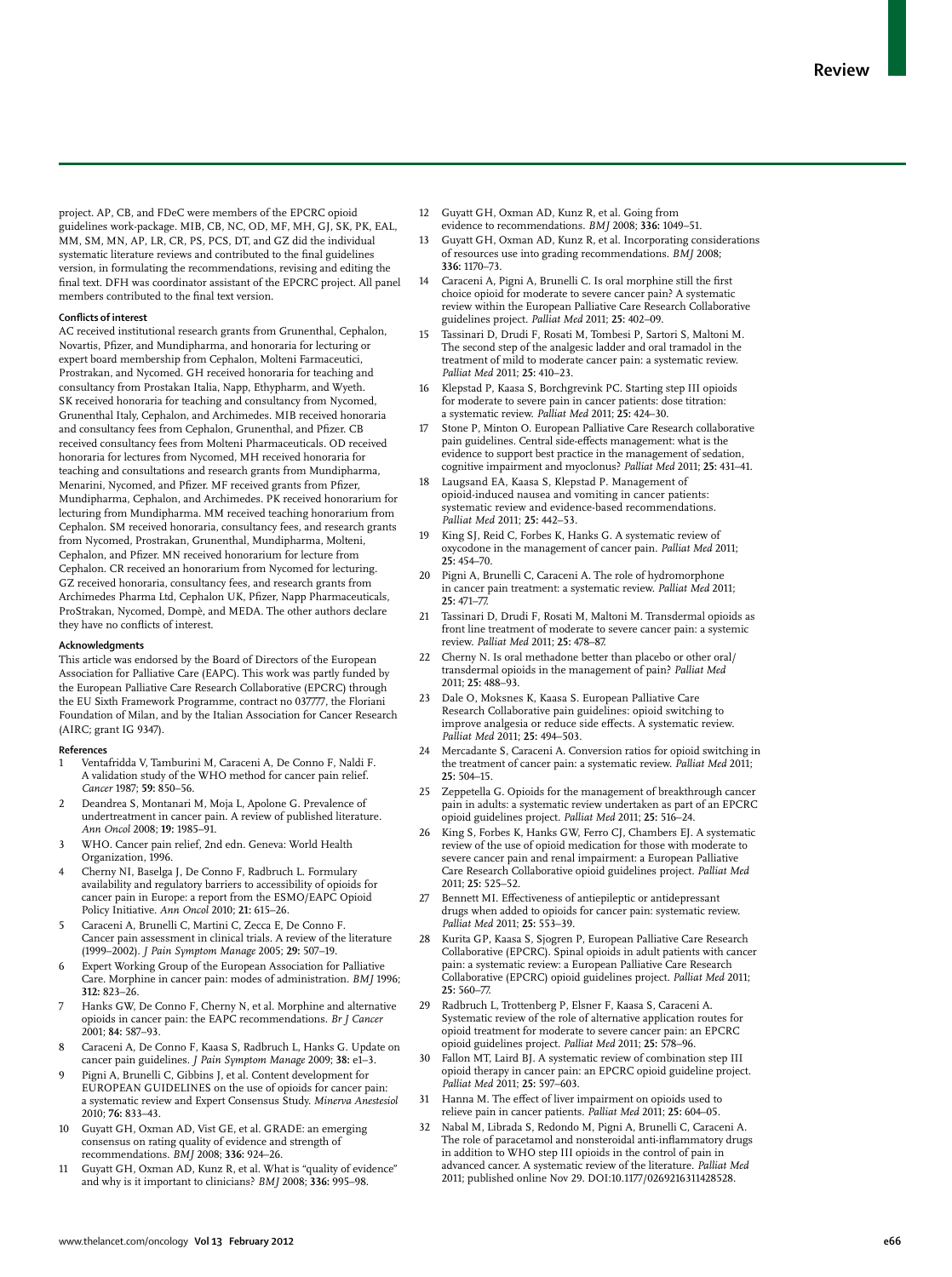- 33 Candy B, Jones L, Goodman ML, Drake R, Tookman A. Laxatives or methylnaltrexone for the management of constipation in palliative care patients. *Cochrane Database Syst Rev* 2011; **1:** CD003448.
- Chary S, Goughnour BR, Moulin DE, Thorpe WR, Harsanyi Z, Darke AC. The dose-response relationship of controlled-release codeine (Codeine Contin) in chronic cancer pain. *J Pain Symptom Manage* 1994; **9:** 363–71.
- 35 Rodriguez RF, Bravo LE, Castro et al. Incidence of weak opioids adverse events in the management of cancer pain: a double-blind comparative trial. *J Palliat Med* 2007; **10:** 56–60.
- 36 Wilder-Smith CH, Schimke J, Osterwalder B, Senn HJ. Oral tramadol, a μ-opioid agonist and monoamine reuptake-blocker, and morphine for strong cancer-related pain. *Ann Oncol* 1994; **5:** 141–46.
- 37 Maltoni M, Scarpi E, Modonesi C, et al. A validation study of the WHO analgesic ladder: a two-step vs three-step strategy. *Support Care Cancer* 2005; **13:** 888–94.
- 38 Marinangeli F, Ciccozzi A, Leonardis M, et al. Use of strong opioids in advanced cancer pain: a randomized trial. *J Pain Symptom Manage* 2004; **27:** 409–16.
- 39 Mercadante S, Salvaggio L, Dardanoni G, Agnello A, Garofalo S. Dextropropoxyphene versus morphine in opioid-naive cancer patients with pain. *J Pain Symptom Manage* 1998; **15:** 76–81.
- 40 Wiffen PJ, McQuay HJ. Oral morphine for cancer pain. *Cochrane Database Syst Rev* 2007; **4:** CD003868.
- 41 Reid CM, Martin RM, Sterne JA, Davies AN, Hanks GW. Oxycodone for cancer-related pain: meta-analysis of randomized controlled trials. *Arch Intern Med* 2006; **166:** 837–43.
- 42 Hanna M, Thipphawong J, the 118 study group. A randomized, double-blind comparison of OROS<sup>®</sup> hydromorphone and controlled-release morphine for the control of chronic cancer pain. *BMC Palliat Care* 2008; **7:** 17.
- 43 Gourlay GK, Cherry DA, Cousins MJ. A comparative study of the efficacy and pharmacokinetics of oral methadone and morphine in the treatment of severe pain in patients with cancer. *Pain* 1986; **25:** 297–312.
- 44 Hoskin PJ, Hanks GW, Aherne GW, Chapman D, Littleton P, Filshie J. The bioavailability and pharmacokinetics of morphine after intravenous, oral and buccal administration in healthy volunteers. *Br J Clin Pharmacol* 1989; **27:** 499–505.
- 45 De Conno F, Ripamonti C, Fagnoni E, et al. The MERITO study: a multicentre trial of the analgesic effect and tolerability of normal-release oral morphine during 'titration phase' in patients with cancer pain. *Palliat Med* 2008; **22:** 214–21.
- 46 Klepstad P, Kaasa S, Jystad A, Hval B, Borchgrevink PC. Immediate- or sustained-release morphine for dose finding during start of morphine to cancer patients: a randomized, double-blind trial. *Pain* 2003; **101:** 193–98.
- 47 Harris JT, Suresh Kumar K, Rajagopal MR. Intravenous morphine for rapid control of severe cancer pain. *Palliat Med* 2003; **17:** 248–56.
- 48 Gourlay GK. Treatment of cancer pain with transdermal fentanyl. *Lancet Oncol* 2001; **2:** 165–72.
- 49 Tassinari D, Sartori S, Tamburini E, et al. Adverse effects of transdermal opiates treating moderate-severe cancer pain in comparison to long-acting morphine: a meta-analysis and systematic review of the literature. *J Palliat Med* 2008; **11:** 492–501.
- 50 Mercadante S, Porzio G, Ferrera P, et al. Sustained-release oral morphine versus transdermal fentanyl and oral methadone in cancer pain management. *Eur J Pain* 2008; **12:** 1040–46.
- 51 Poulain P, Denier W, Douma J, et al. Efficacy and safety of transdermal buprenorphine: a randomized, placebo-controlled trial in 289 patients with severe cancer pain. *J Pain Symptom Manage* 2008; **36:** 117–25.
- 52 Nicholson AB. Methadone for cancer pain. *Cochrane Database Syst Rev* 2007; **4:** CD003971.
- 53 Bruera E, Palmer JL, Bosnjak S, et al. Methadone versus morphine as a first-line strong opioid for cancer pain: a randomized, double-blind study. *J Clin Oncol* 2004; **22:** 185–92.
- 54 Ventafridda V, Ripamonti C, Bianchi M, Sbanotto A, De Conno F. A randomized study on oral administration of morphine and methadone in the treatment of cancer pain. *J Pain Symptom Manage* 1986; **1:** 203–07.
- 55 Twycross RG. Choice of strong analgesic in terminal cancer: diamorphine or morphine? *Pain* 1977; **3:** 93–104.
- 56 Houde RW, Wallenstein SL, Beaver WT. Evaluation of analgesics in patients with cancer pain. Oxford: Pergamon Press, 1966.
- 57 Knotkova H, Fine PG, Portenoy RK. Opioid rotation: the science and the limitations of the equianalgesic dose table. *J Pain Symptom Manage* 2009; **38:** 426–39.
- 58 Quigley C. Opioid switching to improve pain relief and drug tolerability. *Cochrane Database Syst Rev* 2004; **3:** CD004847.
- 59 Ventafridda V, Spoldi E, Caraceni A, Tamburini M, De Conno F. The importance of subcutaneous morphine administration for cancer pain control. *Pain Clinic* 1986; **1:** 47–55.
- 60 Bruera E, Brenneis C, Michaud M, et al. Use of the subcutaneous route for the administration of narcotics in patients with cancer pain. *Cancer* 1988; **62:** 407–11.
- Quigley C. Hydromorphone for acute and chronic pain. *Cochrane Database Syst Rev* 2002; **1:** CD003447.
- 62 Anderson SL, Shreve ST. Continuous subcutaneous infusion of opiates at end-of-life. *Ann Pharmacother* 2004; **38:** 1015–23.
- 63 Grond S, Zech D, Lehmann KA, Radbruch L, Breitenbach H, Hertel D. Transdermal fentanyl in the long-term treatment of cancer pain: a prospective study of 50 patients with advanced cancer of the gastrointestinal tract or the head and neck region. *Pain* 1997; **69:** 191–98.
- 64 Kornick CA, Santiago-Palma J, Khojainova N, Primavera LH, Payne R, Manfredi PL. A safe and effective method for converting cancer patients from intravenous to transdermal fentanyl. *Cancer* 2001; **92:** 3056–61.
- 65 Mercadante S, Villari P, Ferrera P, Casuccio A, Fulfaro F. Rapid titration with intravenous morphine for severe cancer pain and immediate oral conversion. *Cancer* 2002; **95:** 203–08.
- 66 Zech DF, Grond SU, Lynch J, Dauer HG, Stollenwerk B, Lehmann KA. Transdermal fentanyl and initial dose-finding with patient-controlled analgesia in cancer pain. A pilot study with 20 terminally ill cancer patients. *Pain* 1992; **50:** 293–301.
- 67 Elsner F, Radbruch L, Loick G, Gartner J, Sabatowski R. Intravenous versus subcutaneous morphine titration in patients with persisting exacerbation of cancer pain. *J Palliat Med* 2005; **8:** 743–50.
- 68 Takahashi M, Ohara T, Yamanaka H, Shimada A, Nakaho T, Makoto Y. The oral-to-intravenous equianalgesic ratio of morphine based on plasma concentrations of morphine and metabolites in advanced cancer patients receiving chronic morphine treatment. *Palliat Med* 2003; **17:** 673–78.
- Ferrell BR, Nash CC, Warfield C. The role of patientcontrolled analgesia in the management of cancer pain. *J Pain Symptom Manage* 1992; **7:** 149–54.
- 70 Bruera E, Brenneis C, Michaud M, MacMillan K, Hanson J, MacDonald RN. Patient-controlled subcutaneous hydromorphone versus continuous subcutaneous infusion for the treatment of cancer pain. *J Natl Cancer Inst* 1988; **80:** 1152–54.
- 71 Vanier MC, Labrecque G, Lepage-Savary D, Poulin E, Provencher L, Lamontagne C. Comparison of hydromorphone continuous subcutaneous infusion and basal rate subcutaneous infusion plus PCA in cancer pain: a pilot study. *Pain* 1993; **53:** 27–32.
- Citron ML, Johnston-Early A, Boyer M, Krasnow SH, Hood M, Cohen MH. Patient-controlled analgesia for severe cancer pain. *Arch Intern Med* 1986; **146:** 734–36.
- Swanson G, Smith J, Bulich R, New P, Shiffman R. Patient-controlled analgesia for chronic cancer pain in the ambulatory setting: a report of 117 patients. *J Clin Oncol* 1989; **7:** 1903–08.
- 74 Meuret G, Jocham H. Patient-controlled analgesia (PCA) in the domiciliary care of tumour patients. *Cancer Treat Rev* 1996; **22** (suppl A)**:** 137–40.
- 75 Davies AN, Dickman A, Reid C, Stevens AM, Zeppetella G, Science Committee of the Association for Palliative Medicine of Great Britain and Ireland. The management of cancer-related breakthrough pain: recommendations of a task group of the Science Committee of the Association for Palliative Medicine of Great Britain and Ireland. *Eur J Pain* 2009; **13:** 331–38.
- 76 Haugen DF, Hjermstad MJ, Hagen N, Caraceni A, Kaasa S, European Palliative Care Research Collaborative (EPCRC). Assessment and classification of cancer breakthrough pain: a systematic literature review. *Pain* 2010; **149:** 476–82.